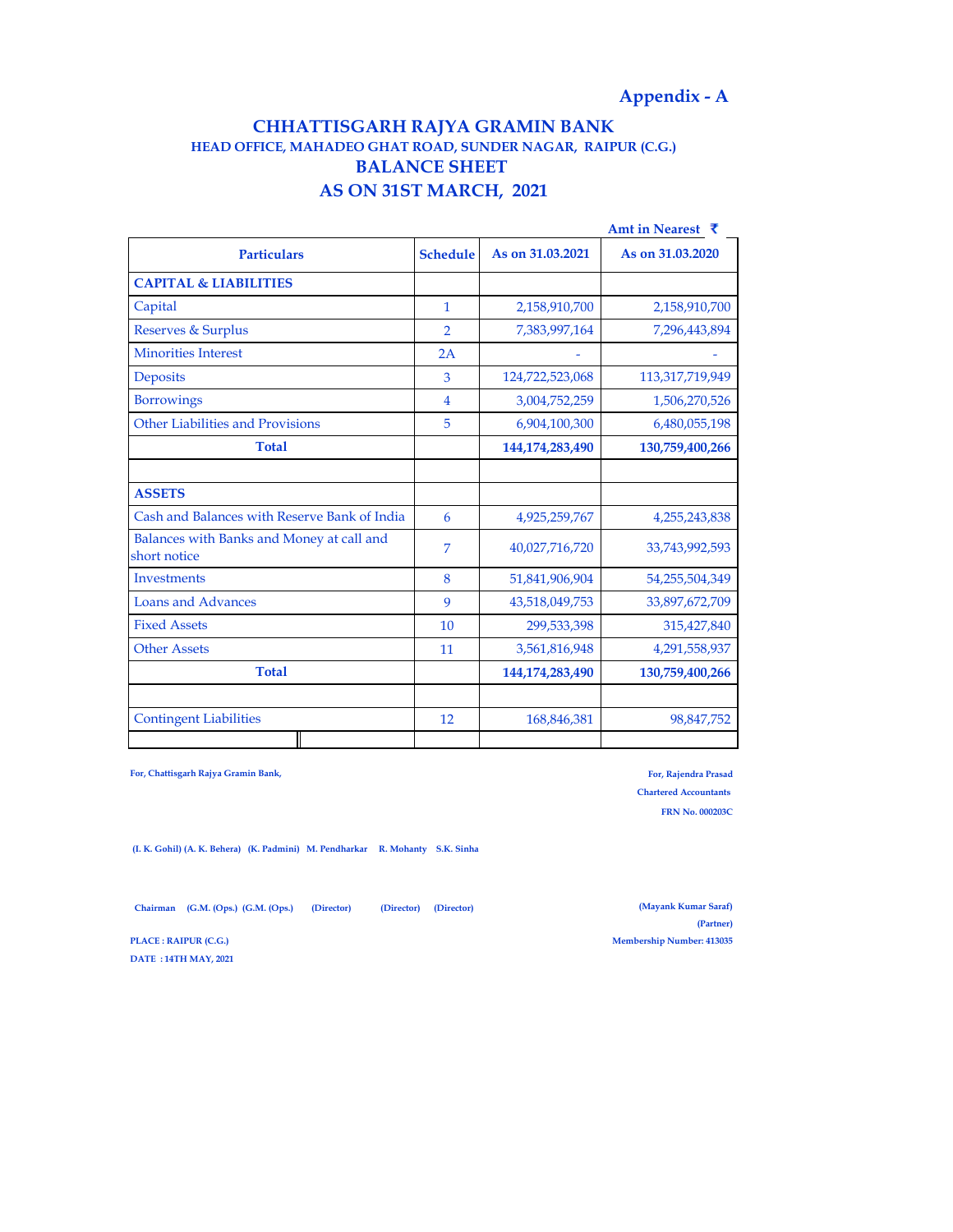# **Appendix -B**

# **FOR THE PERIOD FROM 01ST APR 2020 TO 31ST MARCH 2021 CHHATTISGARH RAJYA GRAMIN BANK HEAD OFFICE, MAHADEO GHAT ROAD, SUNDER NAGAR, RAIPUR (C.G.) STATEMENT OF PROFIT & LOSS ACCOUNT**

|                                                                              |                 |                  | <b>Amt in Nearest</b> |
|------------------------------------------------------------------------------|-----------------|------------------|-----------------------|
| <b>Particulars</b>                                                           | <b>Schedule</b> | As on 31,03,2021 | As on 31,03,2020      |
| I. Income                                                                    |                 |                  |                       |
| Interest earned                                                              | 13              | 10,430,360,528   | 9,389,629,748         |
| Other income                                                                 | 14              | 1,123,283,708    | 1,550,913,932         |
| Total (A)                                                                    |                 | 11,553,644,235   | 10,940,543,680        |
|                                                                              |                 |                  |                       |
| <b>II.</b> Expenditure                                                       |                 |                  |                       |
| a. Interest expended                                                         | 15              | 4,757,531,191    | 4,865,051,214         |
| b. Operating expenses (i+ii+iii)                                             | 16              | 3,175,316,960    | 3,069,809,941         |
| i) Employees Cost                                                            |                 | 2,213,034,089    | 2,264,031,682         |
| ii) Depreciation                                                             |                 | 63,742,835       | 67,465,147            |
| iii) Other Operating Expenses                                                |                 | 898,540,036      | 738,313,112           |
| III. Total Expenditure (a+b) (B)                                             |                 | 7,932,848,150    | 7,934,861,155         |
| IV. Operating Profit before Provision and<br><b>Contingencies</b><br>$(A-B)$ |                 | 3,620,796,085    | 3,005,682,525         |
| V. Provisions (Other than Tax)                                               |                 | 674,581,273      | 632,136,369           |
| V(A) Provision of Pension                                                    |                 | 2,505,000,000    | 2,221,158,036         |
| V(B) Provision of Arrears on Wage Settlement                                 |                 | 313,500,000      |                       |
| V(C) Reversal of Investments Fluctuation Reserve                             |                 | (37, 378, 794)   |                       |
| VI. Profit / Loss from Ordinary Activities<br>before<br>Tax                  |                 | 165,093,607      | 152,388,120           |
| Less: Provision for Current Tax                                              |                 | 58,231,303       | 60,667,044            |
| Less: Provision of Taxation Earlier Years                                    |                 | (1,435,560)      |                       |
| Less: Prior Period Adjustment                                                |                 | (9,490,896)      |                       |
| Less: Provision for Deffered Tax Liability<br>/(Asset)                       |                 | (7, 143, 305)    | (8,782,624)           |
| <b>Net Profit after Taxation</b>                                             |                 | 124,932,063      | 100,503,700           |
| Add: Brought forward consolidated<br>Profit/Loss attributable to the group   |                 | 6, 131, 148, 299 | 6,050,745,339         |
| <b>Balance of Profit/Loss Account</b>                                        |                 | 6,256,080,363    | 6,151,249,039         |
| VII. Appropriations                                                          |                 |                  |                       |
| Transfer to statutory reserves                                               |                 | 24,986,413       | 20,100,740            |
| <b>Transfer to Other reserves</b>                                            |                 |                  |                       |
| <b>Balance carried over to balance sheet</b>                                 |                 | 6,231,093,950    | 6,131,148,299         |

**For, Chattisgarh Rajya Gramin Bank,** 

**For, Rajendra Prasad Chartered Accountants FRN No. 000203C**

 **(I. K. Gohil) (A. K. Behera) (K. Padmini) M. Pendharkar R. Mohanty S.K. Sinha Chairman (G.M. (Ops.) (G.M. (Ops.) (Director) (Director) (Director)**

**(Mayank Kumar Saraf) (Partner) PLACE : RAIPUR (C.G.) Membership Number: 413035**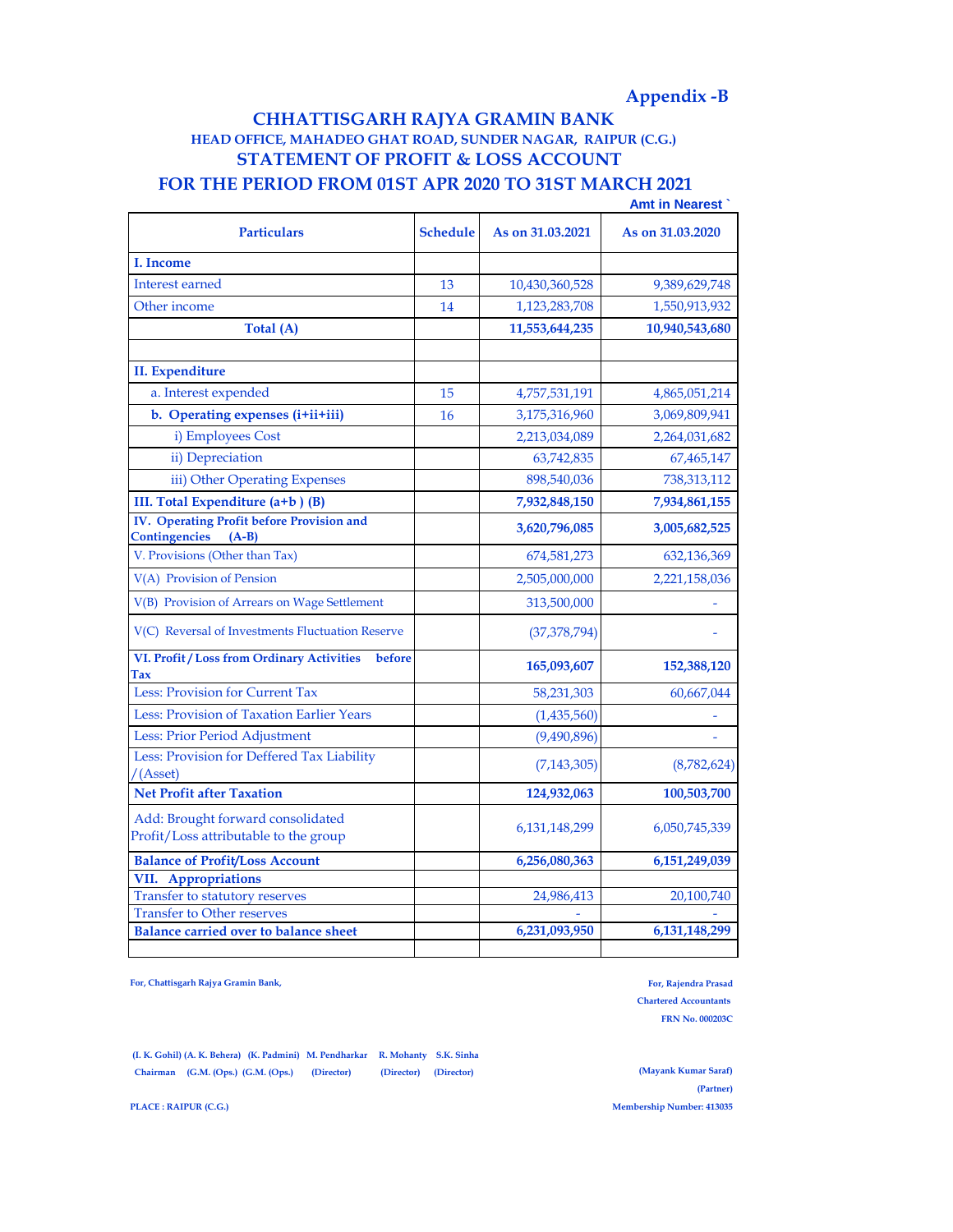### **Amt in Nearest `**

## **SCHEDULE-1 : CAPITAL**

| <b>Particulars</b>                             | As on 31,03,2021 | As on 31,03,2020 |
|------------------------------------------------|------------------|------------------|
| <b>Authorised Capital</b>                      | 20,000,000,000   | 20,000,000,000   |
| $(2,00,00,00,000$ shares of $\degree$ 10 each) |                  |                  |
| <b>Issued Capital</b>                          | 2,158,910,700    | 2,158,910,700    |
| (21,58,91,070 shares of `10 each)              |                  |                  |
| <b>Subscribed Capital</b>                      | 2,158,910,700    | 2,158,910,700    |
| (21,58,91,070 shares of `10 each)              |                  |                  |
| Called up Capital                              |                  |                  |
| (Nil shares of Nil "                           |                  |                  |
| Less: Calls unpaid                             |                  |                  |
| <b>Add: Forfeited Shares</b>                   |                  |                  |
| <b>Share Capital Deposit</b>                   |                  |                  |
| <b>Total</b>                                   | 2,158,910,700    | 2,158,910,700    |

### **SCHEDULE-2 : RESERVES & SURPLUS**

| <b>Particulars</b>                         | As on 31,03,2021 | As on 31,03,2020 |
|--------------------------------------------|------------------|------------------|
| a. Statutory Reserves                      | 1,069,397,421    | 1,044,411,008    |
| <b>b. Capital Reserves</b>                 | 70,951,896       | 70,951,896       |
| c. Other Reserves                          | 12,553,897       | 12,553,897       |
| d. Investment Fluctuation Reserve          |                  | 37,378,794       |
| e. Balance in Profit and Loss Account      |                  |                  |
| Op balance as on 01/04/2020                | 6,131,148,299    | 6,050,745,339    |
| Less: Amount transfer to Other reserves    |                  |                  |
| Less: Amount transfer to Statutory Reserve | (24, 986, 413)   | (20, 100, 740)   |
| Add: Profit for the period                 | 124,932,063      | 100,503,700      |
| Total (e)                                  | 6,231,093,950    | 6, 131, 148, 299 |
| Total $(a+b+c+d+e)$                        | 7,383,997,164    | 7,296,443,894    |

# **SCHEDULE-2A : MINORITIES INTEREST**

| <b>Particulars</b>                                 | As on 31,03,2021 | As on 31,03,2020 |
|----------------------------------------------------|------------------|------------------|
| Minorities Interst at the date on which the parent |                  |                  |
| subsdiary relationship came into existance         |                  |                  |
| Subsequent increase / decrease                     | -                |                  |
| Minorities interest on the date of balance sheet   | ۰                |                  |
| <b>Total</b>                                       |                  |                  |

| <b>Particulars</b>                        | As on 31.03.2021 | As on 31,03,2020  |
|-------------------------------------------|------------------|-------------------|
| <b>A I. Demand Deposits</b>               |                  |                   |
| (i) From Banks                            |                  |                   |
| (ii) From Others                          | 3,144,510,906    | 3,181,729,885     |
| <b>II. Savings Bank Deposits</b>          | 85,171,544,667   | 76,785,932,536    |
| <b>III. Term Deposits</b>                 |                  |                   |
| (i) From Banks                            | ۰                |                   |
| (ii) From Others                          | 36,406,467,496   | 33, 350, 057, 528 |
| Total (I, II and III)                     | 124,722,523,068  | 113,317,719,949   |
| <b>B.I. Deposits of branches in India</b> | 124,722,523,068  | 113,317,719,949   |
| II. Deposits of branches outside India    |                  |                   |

#### **SCHEDULE-3 : DEPOSITS**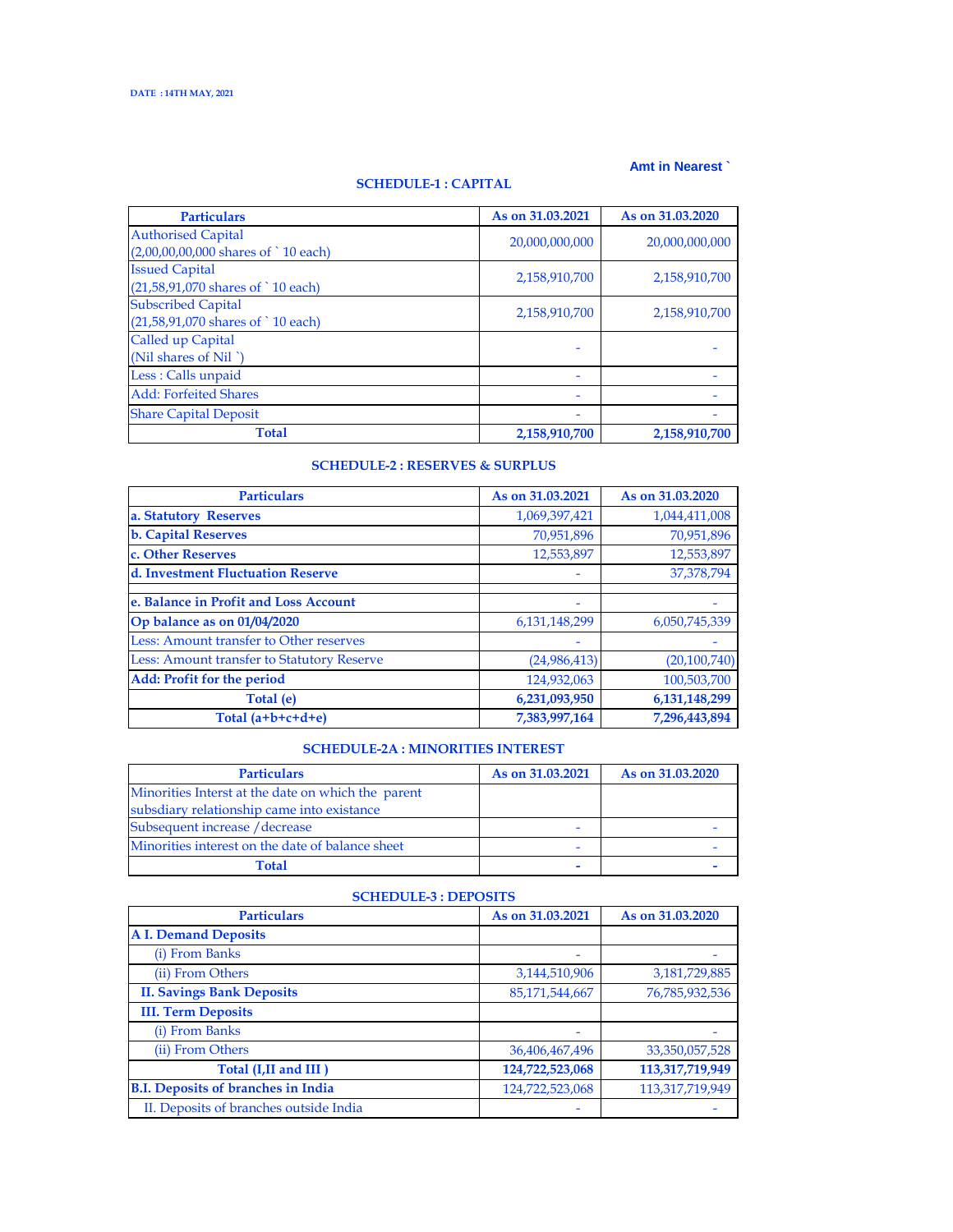| Total (I and II) | 124,722,523,068 | 113,317,719,949 |
|------------------|-----------------|-----------------|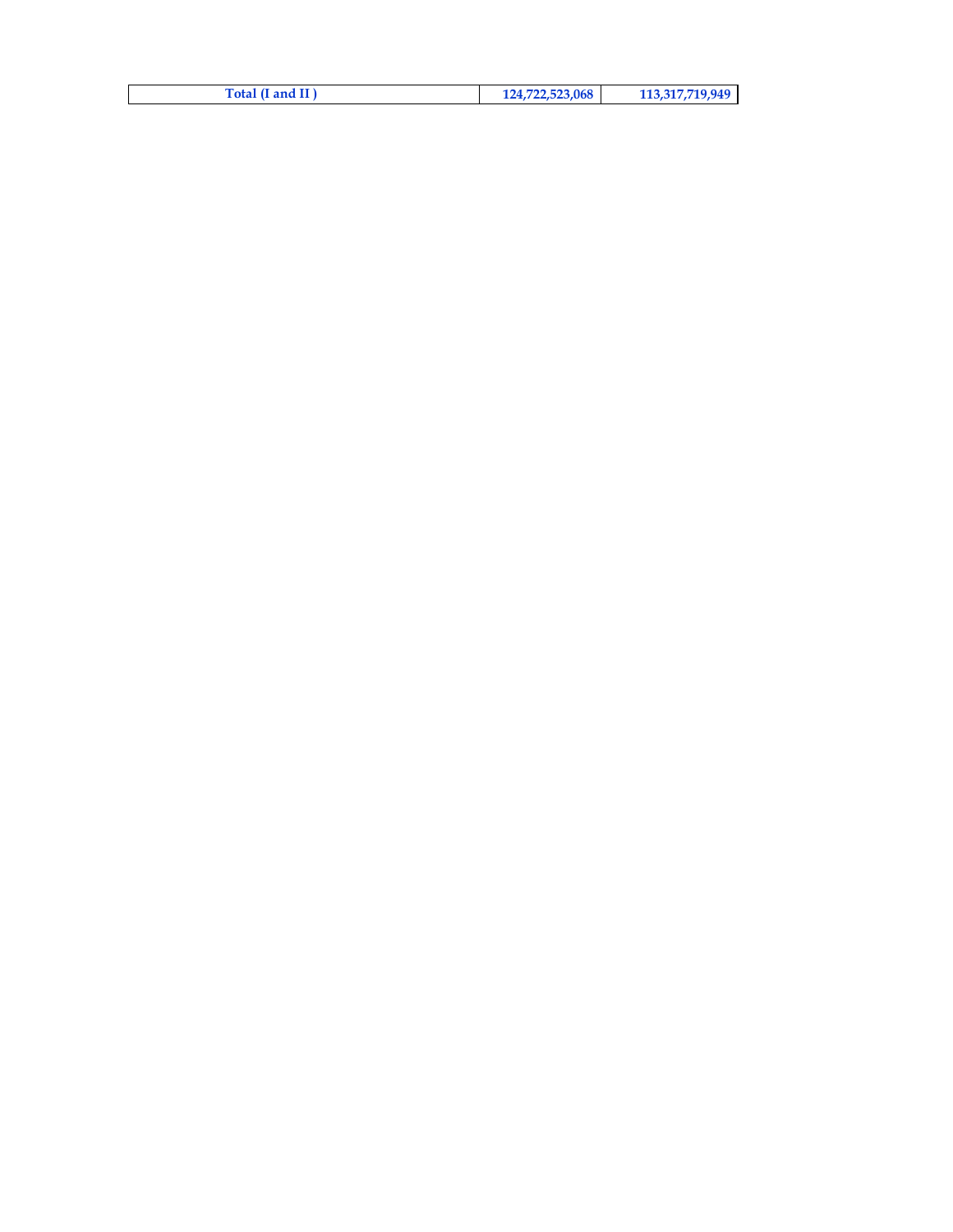## **SCHEDULE-4 : BORROWINGS**

|                                             |                  | <b>Amt in Nearest</b> |
|---------------------------------------------|------------------|-----------------------|
| <b>Particulars</b>                          | As on 31,03,2021 | As on 31,03,2020      |
| I. Borrowings in India                      |                  |                       |
| (i) Reserve Bank Of India                   |                  |                       |
| (ii) Other Banks                            |                  |                       |
| (iii) Other institutions and agencies       |                  |                       |
| 1. against Refinance (SBI)                  |                  |                       |
| <b>From NABARD</b>                          | 923,792,400      | 615,380,500           |
| <b>Over Draft From Banks</b>                | 1,722,402,574    | 757,979,304           |
| <b>From National Housing Bank</b>           |                  |                       |
| <b>NBCFDC REFINANCE</b>                     | 107,535,837      | 124,232,179           |
| NBCFDC REFINANCE ACCT                       | 251,021,448      | 8,678,543             |
| <b>II.Borrowings outside India</b>          |                  |                       |
| Total (I and II)                            | 3,004,752,259    | 1,506,270,526         |
| Secured borrowings included in I & II above |                  |                       |

# **SCHEDULE-5 : OTHER LIABILITIES AND PROVISIONS**

| <b>Particulars</b>                         | As on 31,03,2021 | As on 31,03,2020 |
|--------------------------------------------|------------------|------------------|
| I. Bills payable                           |                  |                  |
| II. Inter office Adjustment (net)          | 52,814,234       | 22,129,947       |
| <b>III.Interest Accrued</b>                | 2,652,280,341    | 2,597,677,530    |
| IV. Deffered Tax Liabilities/(Asset) (Net) | (10,047,903)     | (2,904,599)      |
| V a.Others(Borrowers subsidy reserve fund) | 189,751,725      | 150,102,852      |
| V.b. Others (including provisions)*        | 4,019,301,903    | 3,713,049,467    |
| <b>Total</b>                               | 6,904,100,300    | 6,480,055,198    |

| *Details of Others (including provisions):                                                                   | As on 31,03,2021 | As on 31,03,2020 |
|--------------------------------------------------------------------------------------------------------------|------------------|------------------|
| <b>Provision for Standard Assets</b>                                                                         | 263,542,026      | 117,650,286      |
| Additional Provision (As per Circular RBI/2019-20/220 dt.<br>April 20, 2020 - Refer Point 32 of Schedule 18) |                  | 14,180,709       |
| Provision for Fraud/Robbery etc.                                                                             | 10,562,000       | 10,029,000       |
| <b>Provision for Income Tax</b>                                                                              | 58,231,303       | 60,667,044       |
| <b>TDS on Time Deposit Interest</b>                                                                          | 33,472,347       | 46,117,228       |
| Draft/Pay order/Bankers Cheque                                                                               | 363,467,020      | 410,373,045      |
| <b>Sundry Deposits</b>                                                                                       | 5,781,422        | 2,965,301        |
| <b>RTGS</b>                                                                                                  | 4,598,206        | (2,021,241)      |
| <b>Provision for Pension Liability</b>                                                                       | 2,505,000,000    | 2,221,158,036    |
| Misc. Liabilities                                                                                            | 774,647,578      | 831,930,058      |
| <b>Total</b>                                                                                                 | 4,019,301,903    | 3,713,049,467    |

### **SCHEDULE-6 : CASH AND BALANCES WITH RESERVE BANK OF INDIA**

| <b>Particulars</b>                                    | As on 31,03,2021 | As on 31,03,2020 |
|-------------------------------------------------------|------------------|------------------|
| I. Cash in hand (including foreign currency<br>notes) | 482,332,673      | 545,916,744      |
| <b>II.Balances with Reserve Bank Of India</b>         |                  |                  |
| (i) In current Account                                | 4,442,927,094    | 3,709,327,094    |
| (ii) In Other Accounts                                | -                |                  |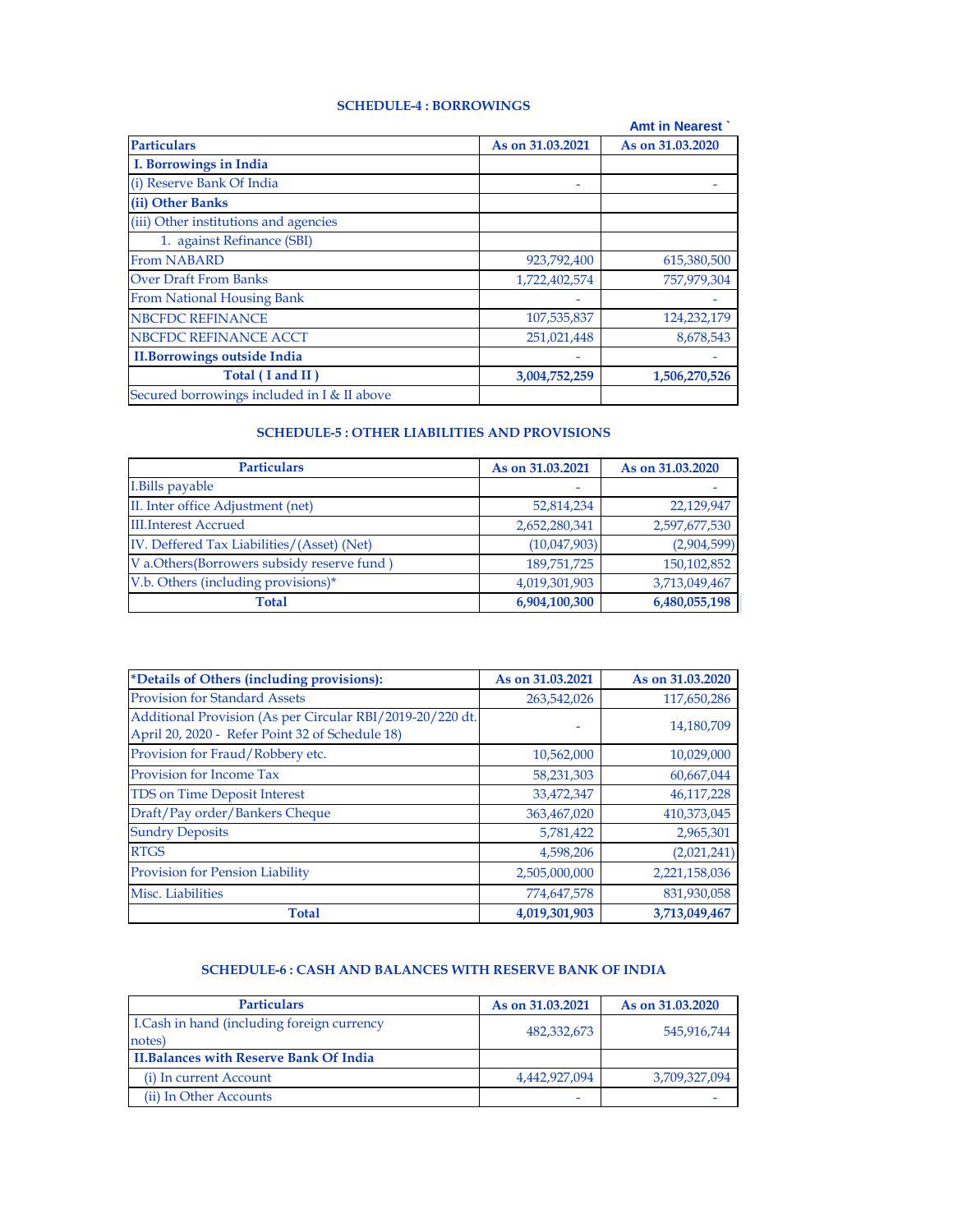| Total (I and II) | 4,925,259,767 | 4,255,243,838 |
|------------------|---------------|---------------|
|------------------|---------------|---------------|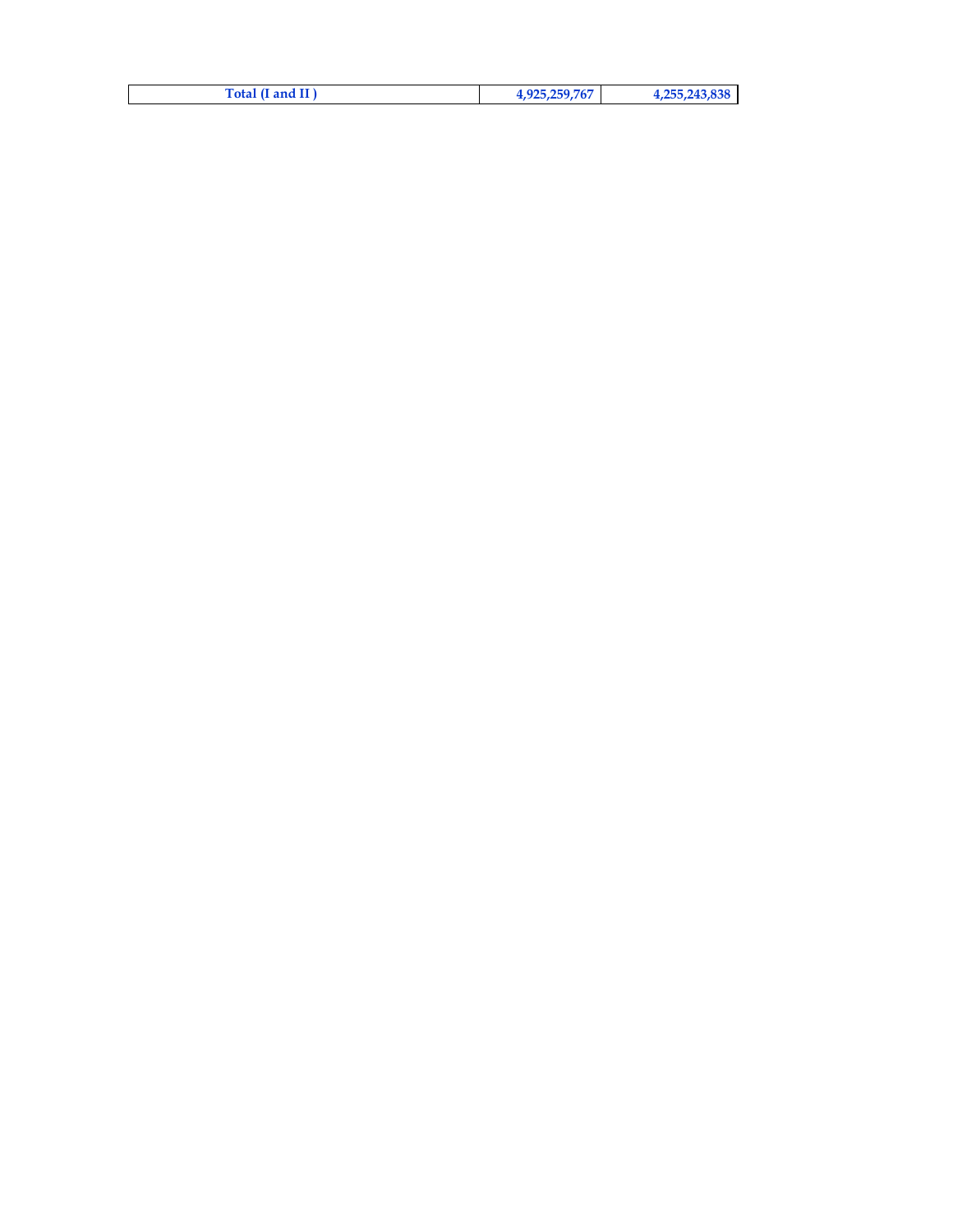## **SCHEDULE-7 : BALANCES WITH BANKS AND MONEY AT CALL AND SHORT NOTICE**

|                  | <b>Amt in Nearest</b> |
|------------------|-----------------------|
| As on 31,03,2021 | As on 31,03,2020      |
|                  |                       |
|                  |                       |
| 12,093,905       | 327,993,349           |
| 40,015,622,815   | 33,415,999,244        |
|                  |                       |
| ۰                |                       |
|                  |                       |
| 40,027,716,720   | 33,743,992,593        |
|                  |                       |
|                  |                       |
|                  |                       |
|                  |                       |
|                  |                       |
| 40,027,716,720   | 33,743,992,593        |
|                  |                       |

### **SCHEDULE-8 : INVESTMENTS**

| <b>Particulars</b>                            | As on 31.03.2021 | As on 31.03.2020 |
|-----------------------------------------------|------------------|------------------|
| <b>I.Investments in India in</b>              |                  |                  |
|                                               |                  |                  |
| <b>Held to Maturity</b>                       |                  |                  |
| (i) Government securities (SLR)               | 26,483,763,122   | 29,549,751,579   |
| (ii) Other approved securities                |                  |                  |
| (iii) Shares                                  |                  |                  |
| (iv) Debentures and Bonds                     |                  |                  |
| (v) Others (Mutual Fund etc)                  |                  |                  |
| <b>Total</b>                                  | 26,483,763,122   | 29,549,751,579   |
| <b>Held for Trading</b>                       |                  |                  |
| <b>Available for Sale</b>                     |                  |                  |
| (i) Government securities (SLR)               | 22,838,193,780   | 6,086,315,000    |
| (ii) Mutual Funds & Bonds (Non-SLR)           | 2,519,950,003    | 18,619,437,770   |
| <b>Total</b>                                  | 25,358,143,782   | 24,705,752,770   |
| II. Investments outside India in              |                  |                  |
| (i) Government Securities (Including local    |                  |                  |
| Authorities)                                  |                  |                  |
| (ii) Investment in Associates                 |                  |                  |
| (iii) Other Investments (to be specified)     |                  |                  |
| <b>Total</b>                                  |                  |                  |
| Grand Total (I & II)                          | 51,841,906,904   | 54,255,504,349   |
| <b>III.</b> Investments in India              |                  |                  |
| i) Gross value of Investments                 | 51,841,906,904   | 54,255,504,349   |
| (ii) Aggregate of provisions for Depreciation |                  |                  |
| (iii) Net investment                          | 51,841,906,904   | 54,255,504,349   |
| IV. Investments outside India                 |                  |                  |
| (i) Gross value of Investments                |                  |                  |
| (ii) Aggregate of provisions for Depreciation |                  |                  |
| (iii) Other Investments (to be specified)     |                  |                  |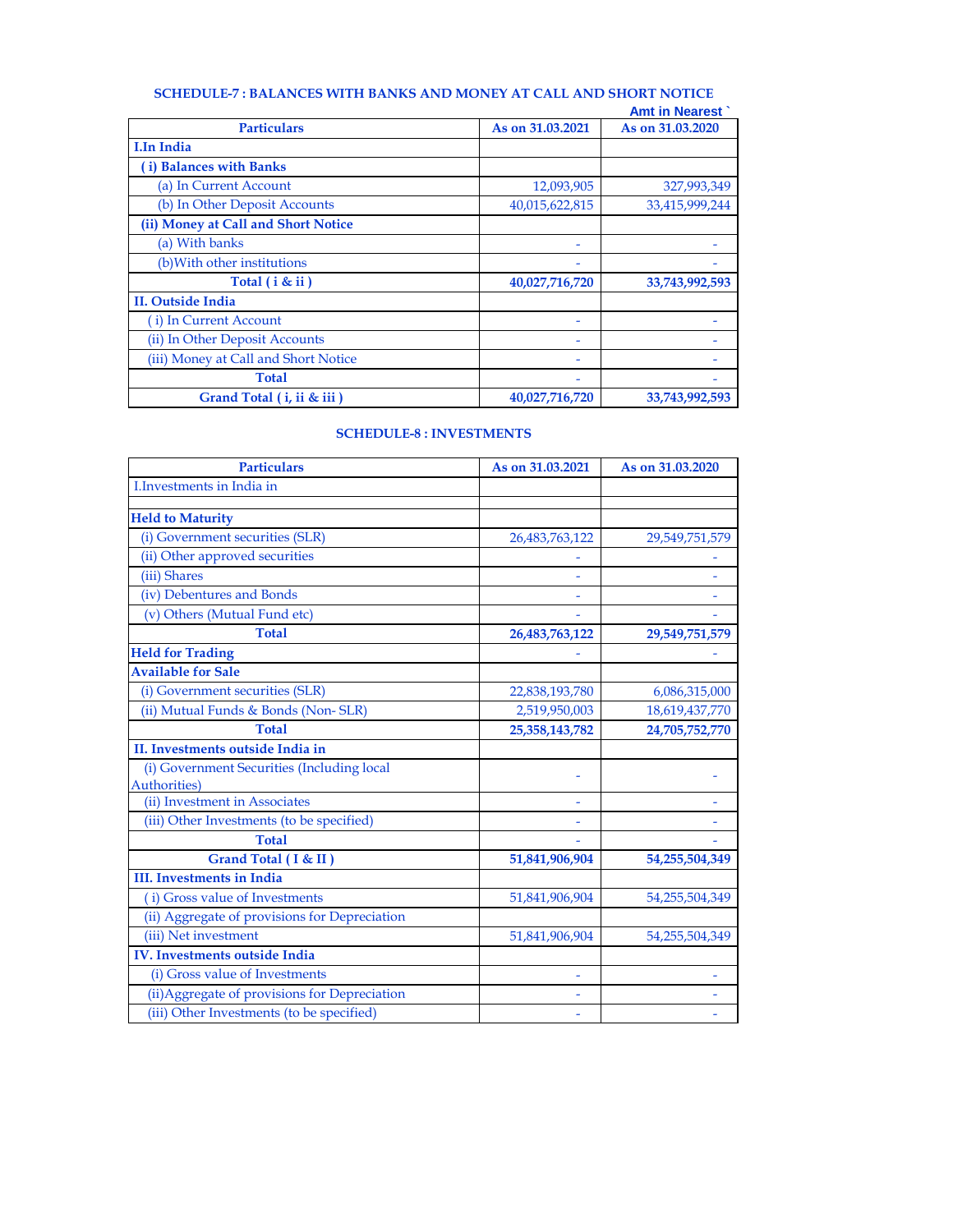|                                           |                          | Amt in Nearest    |
|-------------------------------------------|--------------------------|-------------------|
| <b>Particulars</b>                        | As on 31.03.2021         | As on 31,03,2020  |
| A.(i) Bills Purchased and Discounted      |                          |                   |
| (ii) Cash Credits, Overdrafts and Loans   | 16,586,366,286           | 11,287,135,494    |
| repayable on demand<br>(iii) Term Loans   | 26,931,683,468           | 22,610,537,215    |
| <b>Total</b>                              | 43,518,049,753           | 33,897,672,709    |
| B.(i) Secured by tangible assets(Includes | 24,125,584,441           | 18, 147, 087, 038 |
| (ii) Covered by Bank / Government         | 1,234,809,883            | 309,183,855       |
| (iii) Unsecured                           | 18, 157, 655, 429        | 15,441,401,816    |
| Total                                     | 43,518,049,753           | 33,897,672,709    |
| C. I. Advances in India                   |                          |                   |
| (i) Priority Sector                       | 27,659,404,800           | 21,555,021,628    |
| (ii) Public Sector                        |                          |                   |
| (iii) Banks                               |                          |                   |
| (iv) Others                               | 15,858,644,953           | 12,342,651,081    |
| Total                                     | 43,518,049,753           | 33,897,672,709    |
| C.II. Advances outside India              |                          |                   |
| (i) Due from banks                        | $\overline{\phantom{a}}$ |                   |
| (ii) Due from Others                      |                          |                   |
| (a) Bills Purchased & Discounted          |                          |                   |
| (b) Syndicated Loans                      |                          |                   |
| (c) Others                                |                          |                   |
| <b>Total</b>                              |                          |                   |

### **SCHEDULE-9 : ADVANCES**

### **SCHEDULE-10 : FIXED ASSETS**

| <b>Particulars</b>                                 | As on 31,03,2021 | As on 31,03,2020 |
|----------------------------------------------------|------------------|------------------|
| <b>I.Premises (Land and Building)</b>              |                  |                  |
| At cost as on 1st April'2018                       | 1,518,167        | 1,518,167        |
| Addition during the year                           |                  |                  |
| Deductions during the year                         |                  |                  |
| <b>Accumulated Depreciation</b>                    | 168,194          | 152,404          |
| Total (A)                                          | 1,349,973        | 1,365,763        |
| <b>II. Other Fixed Assets (including furniture</b> |                  |                  |
| At cost as on 1st April'2018                       | 549,686,810      | 492,071,306      |
| Addition during the year                           | 46,142,681       | 66,044,731       |
| Deductions during the year                         | 4,182,021        | 298,834          |
| <b>Accumulated Depreciation</b>                    | 344,877,785      | 293,313,993      |
| Total (B)                                          | 246,769,685      | 264,503,210      |
| <b>II A.Leased Assets</b>                          |                  |                  |
| At cost as on 1st April'2018                       | 17,109,820       | 17,109,820       |
| Addition during the year including<br>adjustment   |                  |                  |
| Deductions during the year including               |                  |                  |
| <b>Accumulated Depreciation</b>                    | 3,928,224        | 3,357,898        |
| Total (C)                                          | 13,181,596       | 13,751,922       |
| <b>III Building WIP (D)</b>                        | 38,232,145       | 35,806,945       |
| Total $(A+B+C+D)$                                  | 299,533,398      | 315,427,840      |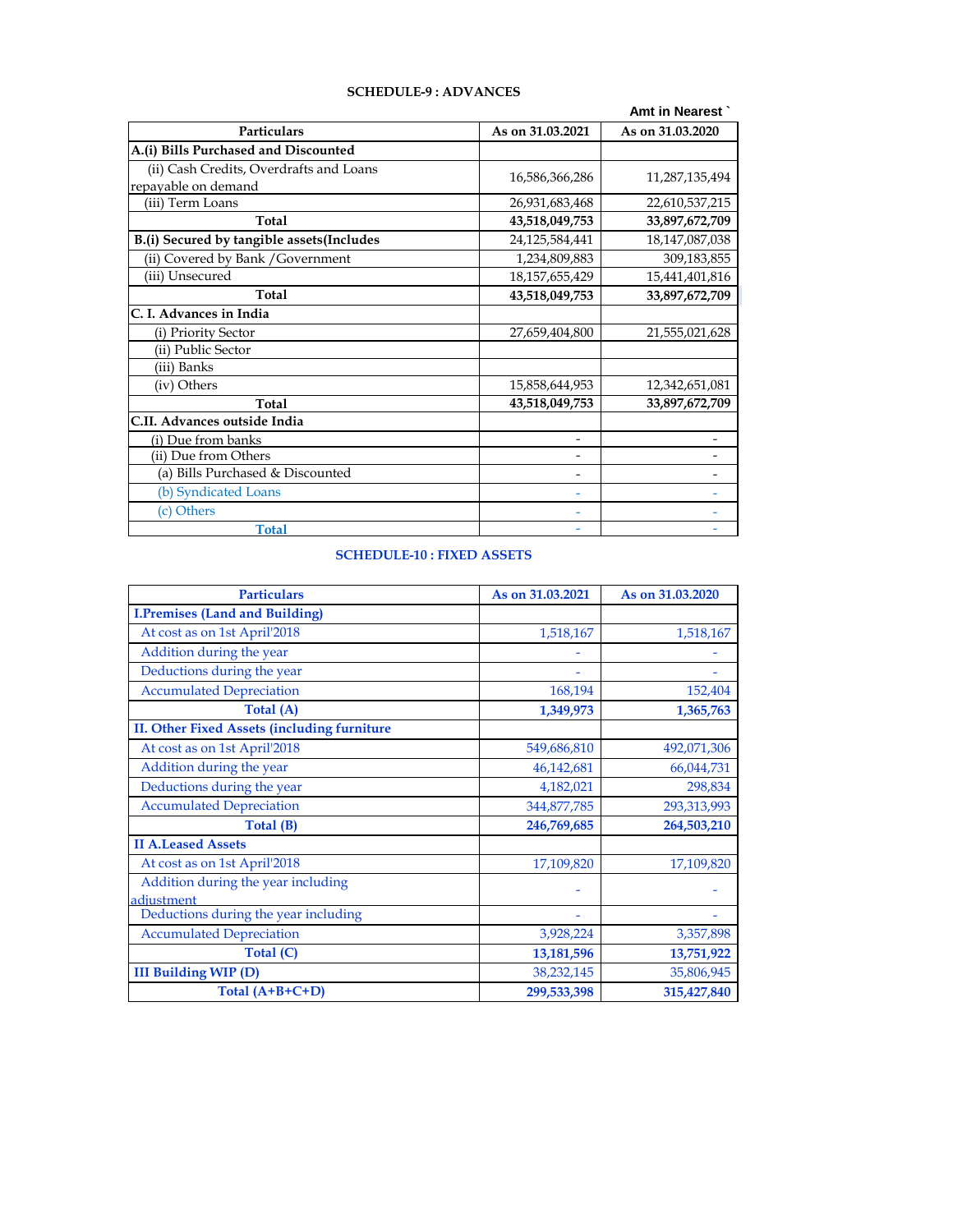#### **SCHEDULE-11 : OTHER ASSETS**

|                                   |                  | <b>Amt in Nearest</b> |
|-----------------------------------|------------------|-----------------------|
| <b>Particulars</b>                | As on 31,03,2021 | As on 31,03,2020      |
| I. Inter office adjustments (net) |                  |                       |
| II. Interest Accrued              | 2,057,192,439    | 2,269,305,072         |
| III. Advance Tax & TDS            | 251,492,333      | 924,961,469           |
| IV. Stationery and stamps         | 4,019,394        | 6,311,851             |
| V. Others <sup>*</sup>            | 1,249,112,782    | 1,090,980,546         |
| Total                             | 3,561,816,948    | 4,291,558,937         |

| * Details of others:                                      | As on 31,03,2021 | As on 31,03,2020 |
|-----------------------------------------------------------|------------------|------------------|
| <b>APBS and NACH Account</b>                              | 600,035,359      | 570,717,223      |
| <b>NEFT</b>                                               | 174,266,011      | 254,654,560      |
| <b>Interest Receivable from NABARD (Intt. Subvention)</b> | 369,066,696      | 214,367,705      |
| Deposits for Consumer Forum & Gratuity Appeal             | 31,199,264       | 22,786,604       |
| <b>Other Receivables</b>                                  | 74,545,452       | 28,454,454       |
| <b>Total</b>                                              | 1,249,112,782    | 1,090,980,546    |

### **SCHEDULE-12 : CONTINGENT LIABILITIES**

| <b>Particulars</b>                                                    | As on 31,03,2021 | As on 31,03,2020 |
|-----------------------------------------------------------------------|------------------|------------------|
| I.Claims against the Bank not acknowledged as<br>debt                 | 32,049,264       | 23,636,604       |
| II. Liabilities for partly paid Investment                            |                  |                  |
| III. Liability on account of outstanding forward<br>exchange contract |                  |                  |
| IV. Guarantees given on behalf of constituent                         |                  |                  |
| (a) In India                                                          | 86,757,321       | 25,026,743       |
| (b) Outside India                                                     |                  |                  |
| V. Acceptances, endorsements and other<br>obligations                 |                  |                  |
| VI. Other items for which the Bank is contingency liable<br>(DEAF)    | 50,039,795       | 50,184,405       |
| Total                                                                 | 168,846,381      | 98,847,752       |

#### **SCHEDULE-13-INTEREST AND DIVIDENDS EARNED**

| <b>Particulars</b>                          | As on 31,03,2021 | As on 31,03,2020 |
|---------------------------------------------|------------------|------------------|
| IInterest/discount on advances/bills        | 4,241,990,274    | 3,357,257,919    |
| II. Income on investments                   | 6,138,693,344    | 6,007,558,817    |
| III. Interest on balances with Reserve Bank |                  |                  |
| of India and other inter bank funds         |                  |                  |
| <b>IV.</b> Others                           | 49,676,910       | 24,813,012       |
| Total                                       | 10,430,360,528   | 9,389,629,748    |

### **SCHEDULE-14- OTHER INCOME**

| <b>Particulars</b>                                          | As on 31,03,2021 | As on 31,03,2020 |
|-------------------------------------------------------------|------------------|------------------|
| I.Commission, Exchange , Brokerage                          | 914,195,539      | 953,639,712      |
| II. Income from Sale of Investments                         | 79,216,402       | 99,476,298       |
| III. Miscellaneous Income (Recovery in Written Off Account) | 129,871,767      | 497.797.921      |
| <b>Total</b>                                                | 1,123,283,708    | 1,550,913,932    |